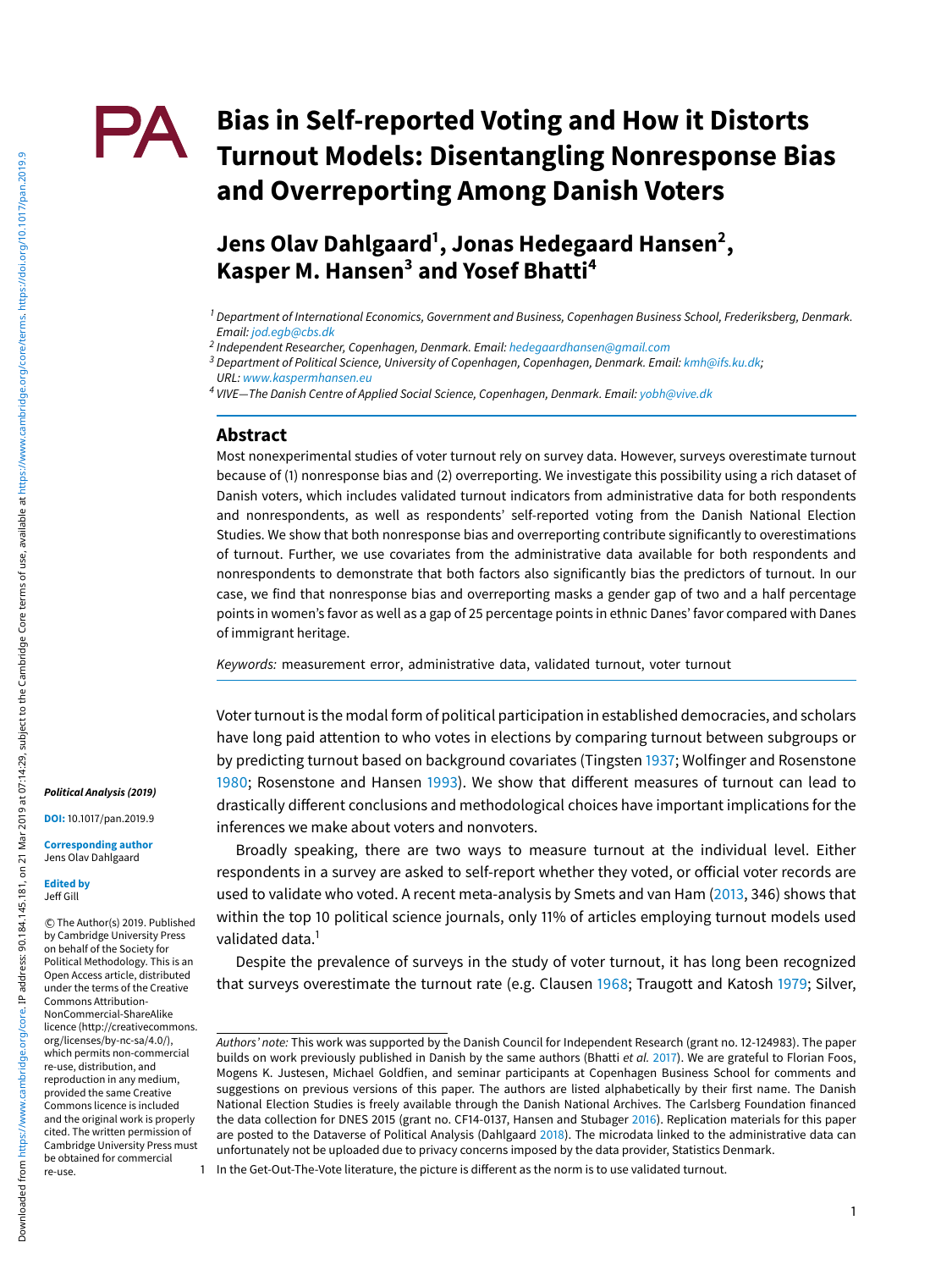Downloaded from https://www.cambridge.org/core. IP address.90.184.145.181, on 21 Mar 2019 at 07:14:29, subject to the Cambridge Core terms of use, available at https://www.cambridge.org/core/terms. https://doi.org/10.1017/ Downloaded from https://www.cambridge.org/core. IP address: 90.194.145.181, on 21 Mar 2019 at 07:14:29, subject to the Cambridge Core terms of use, available at https://www.cambridge.org/core/terms. https://doi.org/10.101 Anderson, and Abramson 1986; Granberg and Holmberg 1991; Bernstein, Chadha, and Montjoy 2001; Karp and Brockington 2005; Jackman and Spahn 2014). Two factors contribute to this overestimation. First, nonvoters may be less likely to participate in surveys. We will call this nonresponse bias. Second, survey participants misreport their voting behavior, typically saying that they voted when they did not. We will call this overreporting .

We contribute to the literature on voter turnout by analyzing a rich dataset of Danish voters. The dataset includes validated turnout, self-reported turnout, and background covariates for respondents, as well as validated turnout and background covariates for nonrespondents. Validated turnout and covariate information come from administrative data, and self-reported turnout comes from the Danish National Election Studies (DNES) survey.

We first demonstrate that for Danish voters both nonresponse bias and overreporting contribute to the overestimation of turnout in surveys. We then estimate three predictive models: one with all of the voters in the original sampling frame for whom we have validated turnout; one with validated turnout for only survey respondents; and one with self-reported turnout from the survey. In all three models, we use highly reliable covariates from the administrative data. We compare the models to a baseline model for the population.

The relationship between turnout and age, education, and ethnicity is weaker among the survey participants due to nonresponse bias. It becomes even weaker when we use self-reported turnout due to overreporting among respondents. When we use a self-reported measure of turnout from a survey, as most published research does, both a turnout gap of two and a half percentage points between men and women and of 25 percentage points between native Danes and non-natives disappear. That is, turnout measures that rely on self-reported data may mask important covariate relationships. We conclude that researchers should use validated turnout data when possible. If self-reported voter turnout is the only data available, researchers should use question wordings that reduce overreporting, but also be aware that both nonresponse and overreporting can bias their results.

## **1 Overreporting and Nonresponse Bias in Surveys**

Why could overreporting and nonresponse bias in surveys affect the characterization of voters and nonvoters? First, voters may be more likely than nonvoters to participate in postelection surveys (Katosh and Traugott 1981). Thus, responding to the surveys may correlate with propensity to vote. Likewise, once respondents enter surveys, overreporting is not randomly distributed among responding nonvoters. Rather, several studies have shown that overreporting is correlated with predictors of turnout (e.g. Bernstein, Chadha, and Montjoy 2001; Ansolabehere and Hersh 2012 ; Brenner 2012).

Previous research has focused on who overreports, how to reduce overreporting, and the consequences of overreporting. Studies have focused on nonvoters, to account for who is overreporting (Silver, Anderson, and Abramson 1986; Granberg and Holmberg 1991; Brenner 2012), and techniques to reduce overreporting (Abelson, Loftus, and Greenwald 1992; Morin-Chassé et al. 2017). For instance, Karp and Brockington (2005) explore predictors of overreporting across five countries and find that overreporting is positively associated with turnout and positively associated with predictors of voting. Ansolabehere and Hersh (2012) show that using validated turnout leads to different estimates for predictors of turnout compared to using self-reported turnout. Among others, Belli *et al.* (1999), Belli, Moore, and VanHoewyk (2006), Hanmer, Banks, and White (2014) show that paying attention to question wording and response categories can remove some of the bias from overreporting.

Studies have also focused on nonresponse (Swaddle and Heath 1989; Sciarini and Goldberg 2016). Nonresponse typically biases the estimates of turnout, since voters are more inclined to participate in surveys. Sciarini and Goldberg (2016) find that nonresponse bias may also lead to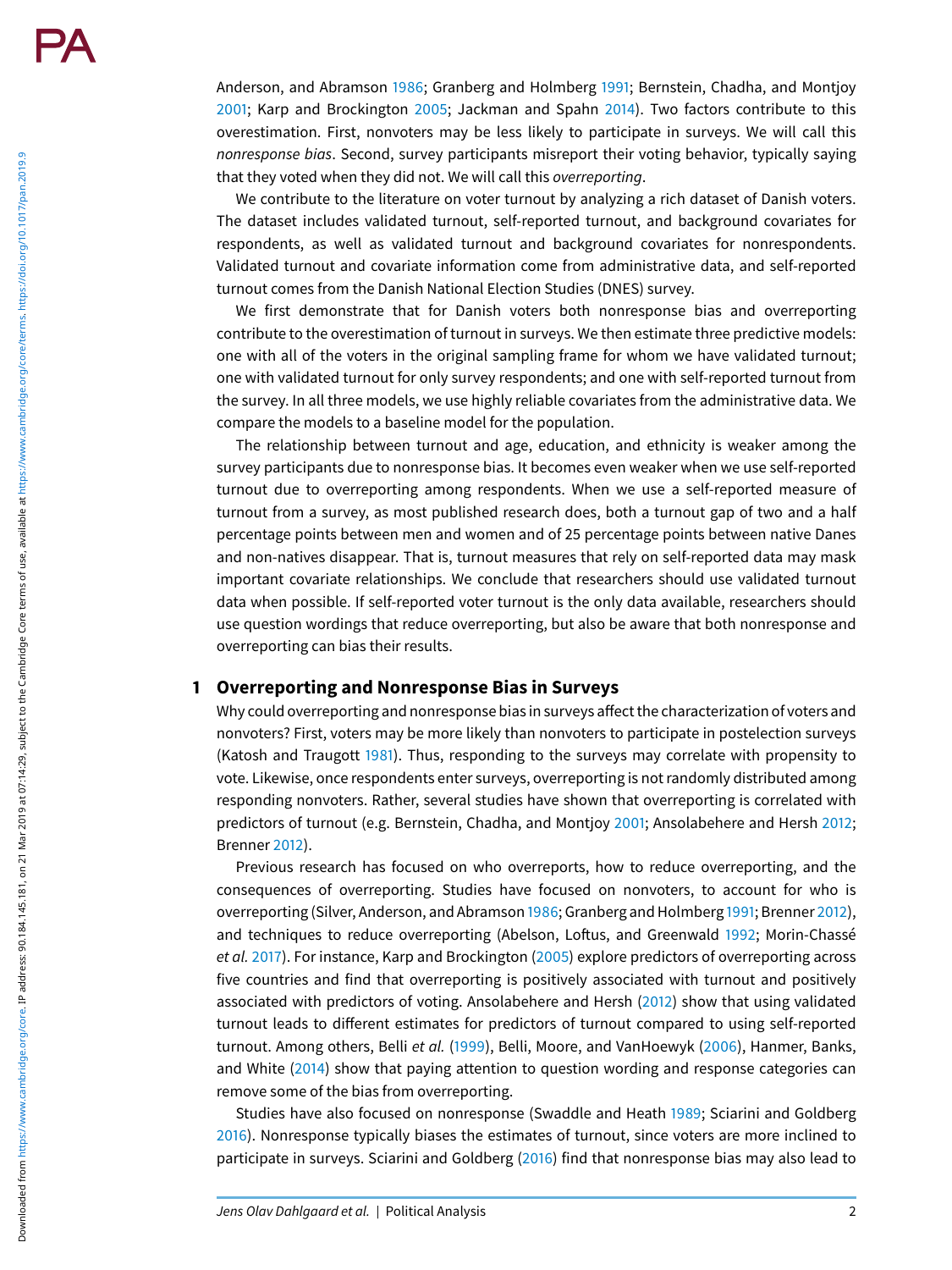misestimation of the predictors of overreporting. This highlights the need to consider not only how overreporting and nonresponse lead to turnout overestimation but also how they may bias the characterization of voters and nonvoters (Ansolabehere and Hersh 2012).

# **2 Data and Estimation Strategy**

We combine the DNES from 2015 with Danish administrative data. The 2015 election took place in June and had an overall turnout rate of 85.9%. All Danes have a unique civil registration number, which is linked to administrative data containing a range of background information including age, sex, education, and ethnicity. The DNES samplingframe was drawnfrom the list of civil registration numbers for all Danish voters. As the civil registration numbers are unique, they provide sufficient information for uniquely matching the entire sampling frame to the administrative data.

Everyone who meets the eligibility requirements is automatically registered to vote, which guarantees that everyone sampled for the DNES was in fact eligible to vote. The voter lists for Danish elections are created based on the administrative data and can therefore also be linked directly to the civil registration number. This means that we can uniquely link turnout to the administrative data for the entire sampling frame, and to survey responses for those who actually took the survey. Because the final voter lists are created approximately one week before each election, there are close to no voters that figure on the lists even though they have died or moved. In 2015, we collaborated with 72 out of 98 municipalities to link turnout for their citizens to the administrative data (Bhatti et al. 2016).<sup>2</sup> Where we linked turnout to administrative data, we have a voter record for everyone sampled for the DNES.

The DNES was carried out after the election (Hansen and Stubager 2016). It consisted of a probability sample drawn from the civil registration numbers of voters less than 76 years of age with an oversample of young voters. Of the sampled subjects, 3,145 lived in one of the 72 municipalities for which we have validated turnout. The response rate in these municipalities was 52.0%, meaning that 1,635 subjects opted to participate. The DNES records turnout with a multiple-choice question for which one response option was "did not vote". As both respondents and nonrespondents to the survey were linked to the administrative data, we have validated turnout for the sample, which is free from both nonresponse bias and overreporting. We also have validated turnout for the respondents, which suffers from nonresponse bias but not overreporting. Finally, we have self-reported turnout from the sample, which is subject to both overreporting and nonresponse bias.

First, we show that both nonresponse bias and overreporting contribute to the inflated turnout estimates. To learn about the contribution of self-selection, we compare validated turnout between the 1,510 who did not respond to the survey and the 1,635 who did. To learn about the contribution of overreporting, we compare self-reported turnout with validated turnout among those who participated in the survey.

We rely on a similar strategy to learn whether and how nonresponse bias and overreporting biases the relationship between turnout and background covariates. Based on covariates from the administrative data, we can make three predictions. First, we can predict the probability of voting in the full sample of validated voters. Second, we can predict the probability of voting in the sample of voters who participated in the DNES. Third, we can predict the probability of reporting voting in the DNES. As the first estimate will be based on the entire probability sample, it should fall within the sample variation of the population estimate and will serve as the baseline. The second estimate will suffer from nonresponse bias. Misreporting will further bias the third estimate.

<sup>2</sup> Municipalities use either digital voter lists where voters hand in a polling card or paper voter lists where a pollworker manually marks when the voter turns out. Turnout was linked for all voters in the municipalities that relied fully on digital voter lists and 12 municipalities that relied on paper voter lists.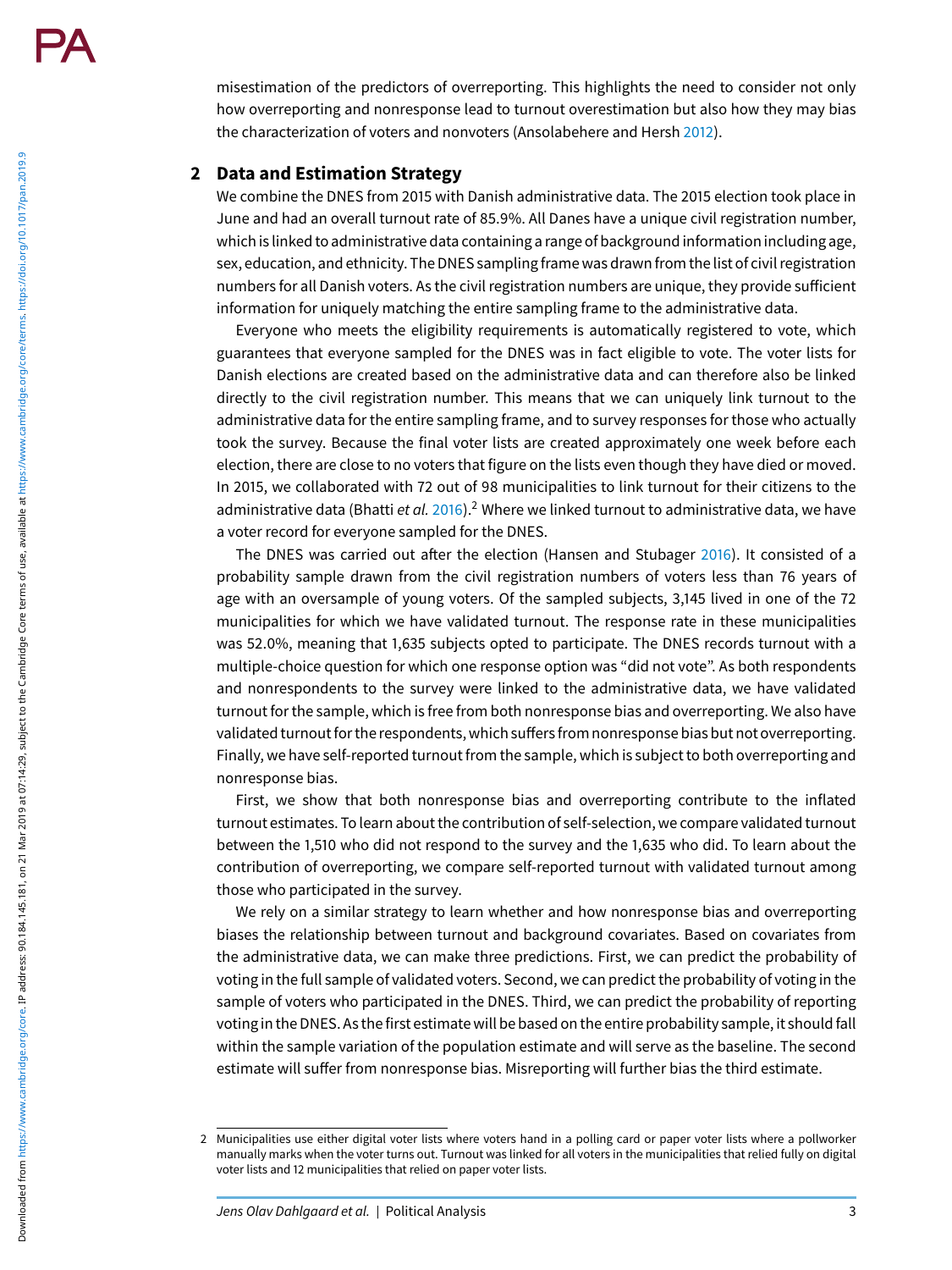**Table 1.** Validated and self-reported turnout for DNES sample frame and respondents.

|                        | <b>Population</b> | <b>DNES</b> sample | <b>Nonrespondents</b> | <b>Respondents</b> |               |
|------------------------|-------------------|--------------------|-----------------------|--------------------|---------------|
| <b>Turnout measure</b> | <b>Validated</b>  | <b>Validated</b>   | <b>Validated</b>      | <b>Validated</b>   | Self-reported |
| Turnout rate (%)       | 86.4              | 86.2               | 77.9                  | 93.3               | 96.2          |
| N                      | 2.810.312         | 3.144              | 1.510                 | 1.634              | 1.621         |

Eleven respondents who answered a few questions but dropped out before the turnout question were omitted and counted as nonrespondents. Thirteen of the respondents answered "don't know" to the turnout question. Columns 2–4 are weighted to adjust for oversampling of young voters. The population is voters younger than 76 with validated turnout.

## **3 Results**

To account for the oversampling of young voters, we use inverse probability weights in all analyses for the sample; that is, we weight all observations with one divided by the probability of being sampled. Population results are unweighted. In the first column of Table 1, we show the turnout rate, 86.4%, for the population of voters younger than 76 with validated turnout; the population that the DNES with validated turnout was sampled from. The second column displays the turnout rate, 86.2%, for the entire sampling frame. In the third and fourth columns, we show validated turnout among nonrespondents and respondents. Evidently, the turnout rate is substantially higher due to nonresponse bias; 93.4% among respondents compared to 77.9% among nonrespondents. The proportion of nonvoters is roughly halved from 13.8% in the sampling frame to 6.6% in the sample. Self-reported turnout is even higher, at 96.2%, due to everreporting. Once again, the proportion of nonvoters is almost halved, from 6.6% to 3.8%.

The first set of results shows that both self-selection and overreporting among respondents drives up survey estimates of voter turnout. The next question is whether nonresponse and overreporting matter for the substantive conclusions we draw about voter turnout in a predictive model. In Figure 1, we run four models using different covariates to predict turnout. We include as background covariates age in years, education (which is coded as 1 if the respondent has four or more years of education beyond high school), the subject's sex, and an indicator for being an immigrant or immigrant descendant.<sup>3</sup> We choose these covariates because are widely used in turnout studies, and we know from previous research that they predict turnout for Danish voters (Smets and van Ham 2013; Bhatti et al. 2018).

As a starting point, we predict turnout for everyone for whom we have validated turnout. In the second model, we include everyone who was invited to participate in the DNES, and we estimate the relationship between validated turnout and background covariates. In the third model, we estimate the relationship between validated turnout and background covariates only among those who participated in DNES. Finally, in the fourth model, we use self-reported turnout for the DNES respondents with validated turnout while still using background covariates free of misreporting from the administrative data.<sup>4</sup> For each model, we estimate a logistic regression and in the figure, we present average marginal predictions.

When we look at the actual relationship between the covariates and turnout in 2015, we see that older and better-educated citizens, females, and native Danes were more likely to vote. These findings align with previous research (Smets and van Ham 2013; Bhatti et al. 2018). As we would expect from a random sample, the point estimates in the sampling frame model are close to the

<sup>3</sup> These are official categories created by Statistics Denmark. According to the definitions, an "Immigrant" is someone born abroad and neither of his or her parents are both Danish citizen and born in Denmark. A "descendant" is born in Denmark and neither of his or her parents are both Danish citizen and born in Denmark. We follow this definition.

<sup>4</sup> The last model comes closest to the standard survey approach, although many surveys also rely on self-reported background covariates with additional uncertainty.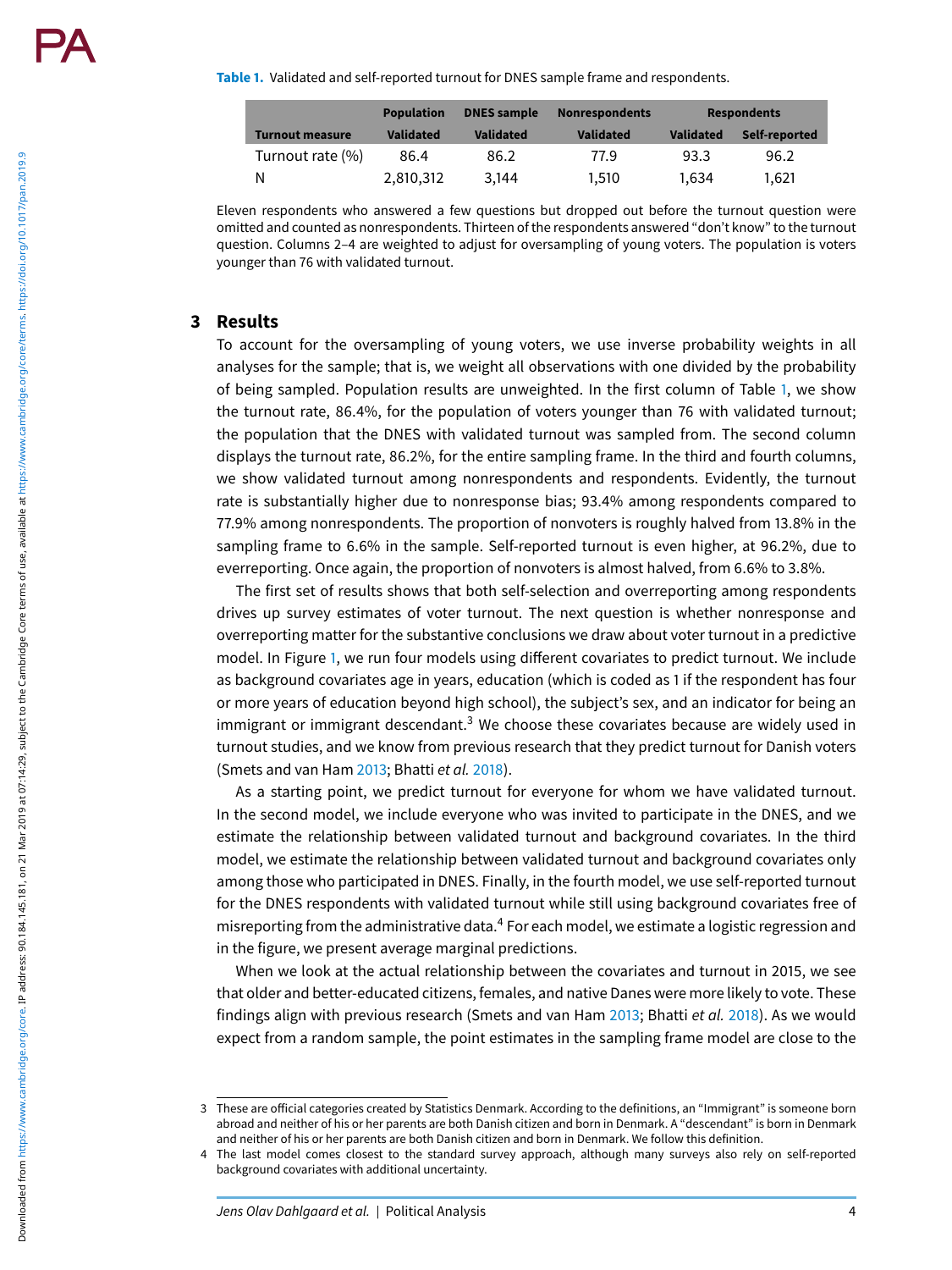Downloaded from https://www.cambridge.org/core. IP address: 90.194.145.181, on 21 Mar 2019 at 07:14:29, subject to the Cambridge Core terms of use, available at https://www.cambridge.org/core/terms. https://doi.org/10.101

Downloaded from https://www.cambridge.org/core. IP address: 90.184.145.181, on 21 Mar 2019 at 07:14:29, subject to the Cambridge Core terms of use, available at https://www.cambridge.org/toi.org/10.1017/pan.2019.9



The coefficients are marginal predictions in percentage points based on a logistic regression. In the supporting information, we present the marginal predictions in table format. There is no prediction for self-reported turnout among voters with long-cycle education as they all reported voting. The analyses are weighted by the inverse probability of being sampled for the DNES. For the marginal predictions, other variables are held at their observed values, which is the most representative approach (Hanmer and Ozan Kalkan 2013).

**Figure 1.** Predicted turnout for population, sample frame, and respondents.

population model. The population estimates are even included in all 95% confidence intervals for the sampling frame.

In model 3 (dark gray), we consider only validated turnout for the survey respondents, which tells us what happens when we introduce nonresponse bias. We would still believe that older, better educated, and native Danes were more likely to vote. However, the estimates are substantially smaller in magnitude and the difference in turnout between men and women disappears. In the fourth model (light gray), when we use the survey measure of turnout, which is subject to both overreporting and nonresponse, our conclusions become even weaker. Older and better-educated voters are still more likely to report voting, but the magnitude of the difference is now even smaller. The non-native Danes' turnout is comparable to that of native Danes. A gender difference of more than 2 percentage points has also disappeared.

#### 3.1 Predicting Survey Participation

To provide a clearer response as to why nonresponse biases the correlates of voting, we show in Table 2 how the covariates that we use to predict voter turnout also predict survey participation. In the table, we estimate a model with survey response as the dependent variable for both the entire sampling frame and only the part for which we have validated turnout. If voters are more prone to take the survey, we should see that what predicts turnout also predicts survey participation, effectively leading to truncation on the dependent variable. We see exactly this pattern: age and education are strong predictors of participation, just as they are of voter turnout. Older respondents and respondents with more education are more likely to take the survey. Non-natives are less likely to take the survey. It does not appear that either sex is more likely to take the survey.

We can also compare coefficients from the two models to see whether our results are biased by only some municipalities reporting turnout. The two models provide qualitatively similar results. If the results had differed, it would have caused us to worry how the results were affected by municipalities opting into the study.

## 3.2 Sensitivity to Missing Turnout

It is worth taking a closer look at whether missing data could have an impact on our conclusions. In the top panel of Table 3, we show weighted descriptive statistics for the survey participants in columns 1–3. In columns 4–6, we show equivalent statistics for all Danish citizen below the age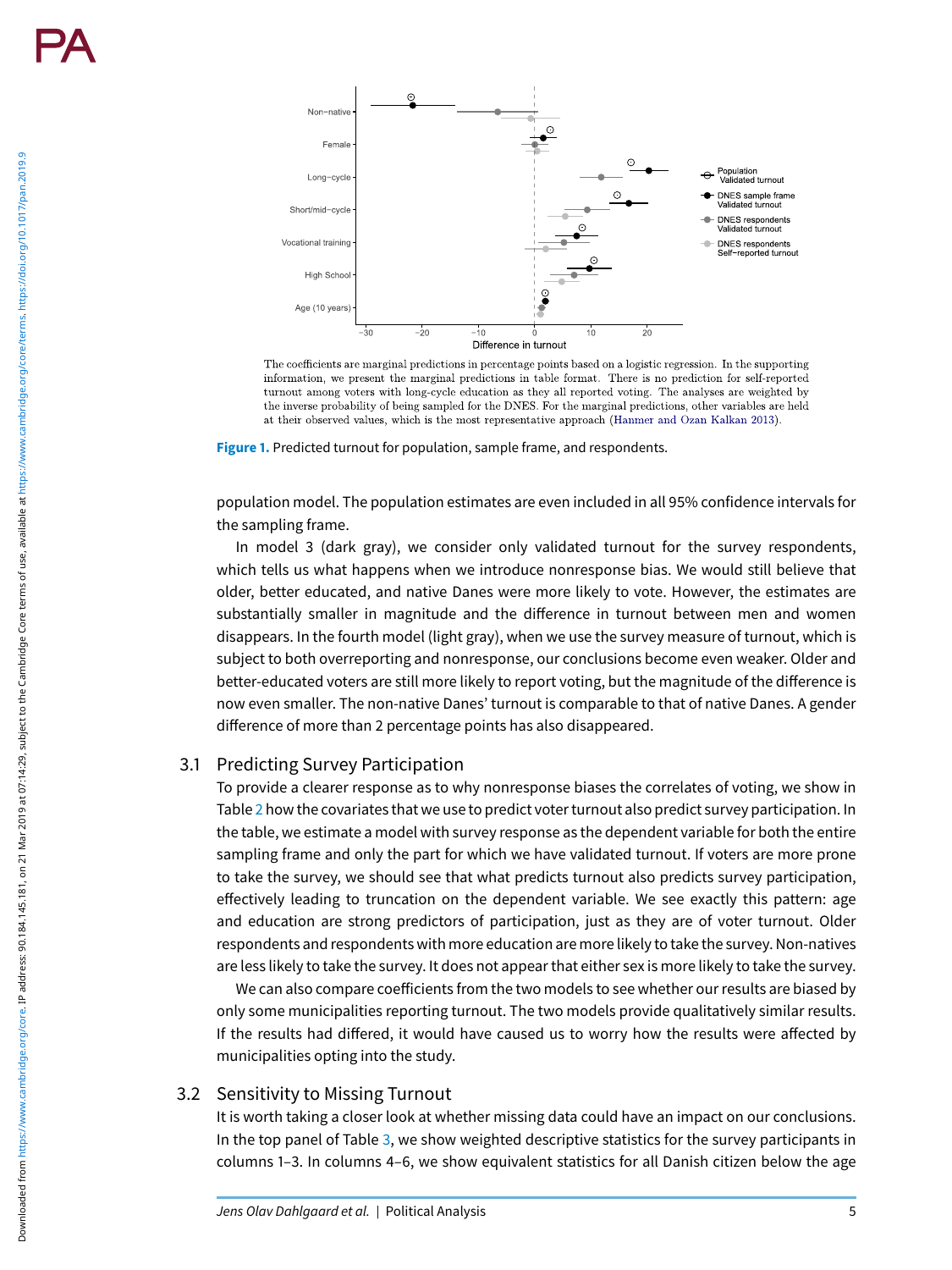#### **Table 2.** Predicted probability of survey participation.

|                                | <b>Sampling frame with</b><br>validated turnout | <b>Full sampling frame</b>  |  |  |  |  |  |  |
|--------------------------------|-------------------------------------------------|-----------------------------|--|--|--|--|--|--|
| <b>Dependent variable</b>      | <b>Survey participation</b>                     | <b>Survey participation</b> |  |  |  |  |  |  |
| Age                            | 0.35                                            | 0.35                        |  |  |  |  |  |  |
|                                | (0.06)                                          | (0.05)                      |  |  |  |  |  |  |
| <b>Education</b>               |                                                 |                             |  |  |  |  |  |  |
| (Baseline = Elementary school) |                                                 |                             |  |  |  |  |  |  |
| High school                    | 7.94                                            | 10.35                       |  |  |  |  |  |  |
|                                | (3.08)                                          | (2.79)                      |  |  |  |  |  |  |
| Vocational training            | 4.36                                            | 7.66                        |  |  |  |  |  |  |
|                                | (2.48)                                          | (2.11)                      |  |  |  |  |  |  |
| Short/mid-cycle                | 18.72                                           | 21.93                       |  |  |  |  |  |  |
| (Up to a Bachelor's)           | (2.67)                                          | (2.31)                      |  |  |  |  |  |  |
| Long-cycle                     | 23.06                                           | 25.52                       |  |  |  |  |  |  |
| (A Master's or more)           | (3.62)                                          | (3.20)                      |  |  |  |  |  |  |
| Female                         | $-2.79$                                         | $-1.72$                     |  |  |  |  |  |  |
|                                | (1.85)                                          | (1.61)                      |  |  |  |  |  |  |
| Non-native Dane                | $-15.16$                                        | $-12.81$                    |  |  |  |  |  |  |
|                                | (4.25)                                          | (3.95)                      |  |  |  |  |  |  |
| N                              | 3,107                                           | 4,061                       |  |  |  |  |  |  |
| McFadden's $R^2$               | 0.03                                            | 0.04                        |  |  |  |  |  |  |

The coefficients are marginal predictions in percentage points based on a logistic regression. Standard errors in parenthesis.

of 76. In the middle panel, we show statistics only for citizens and survey respondents without validated turnout. In the bottom panel, we show descriptive statistics for citizens and survey respondents in all municipalities where we know turnout.

We see that the survey respondents for whom we have validated turnout tend to be younger and more likely to have a high school education or a long-cycle education, while they are less likely to have received vocational training. The variations reflect differences in the populations from which the sample was drawn. When we concentrate on the populations, we see similar differences between the populations in municipalities with validated turnout and the populations in the municipalities without. Importantly, there seems to be no huge discrepancies between the populations of participating and nonparticipating municipalities.

In the supporting information, we also look at the geographic distribution of the nonparticipating municipalities. Furthermore, we run a sensitivity test where we substitute validated turnout in 2015 with validated turnout from a 2013 election where we have full population validated turnout but no polling data. If we assume that self-selection would have been the same in 2013, we can estimate the consequence of nonresponse bias for the entire population in that election and compare it to the consequence among only respondents in participating municipalities. Given this assumption, the consequence of nonresponse bias in 2013 would have been qualitatively the same for the predictive model when using full population data. Finally, we show that a model with self-reported turnout for the entire sample gives similar results as the model using only the validated turnout sample. 5

<sup>5</sup> In the supporting information, we also show additional descriptive statistics, and we present models predicting turnout among nonrespondents and a model where wefocus on overreporting among nonvoting respondents. We leave additional description of these results for the supporting information.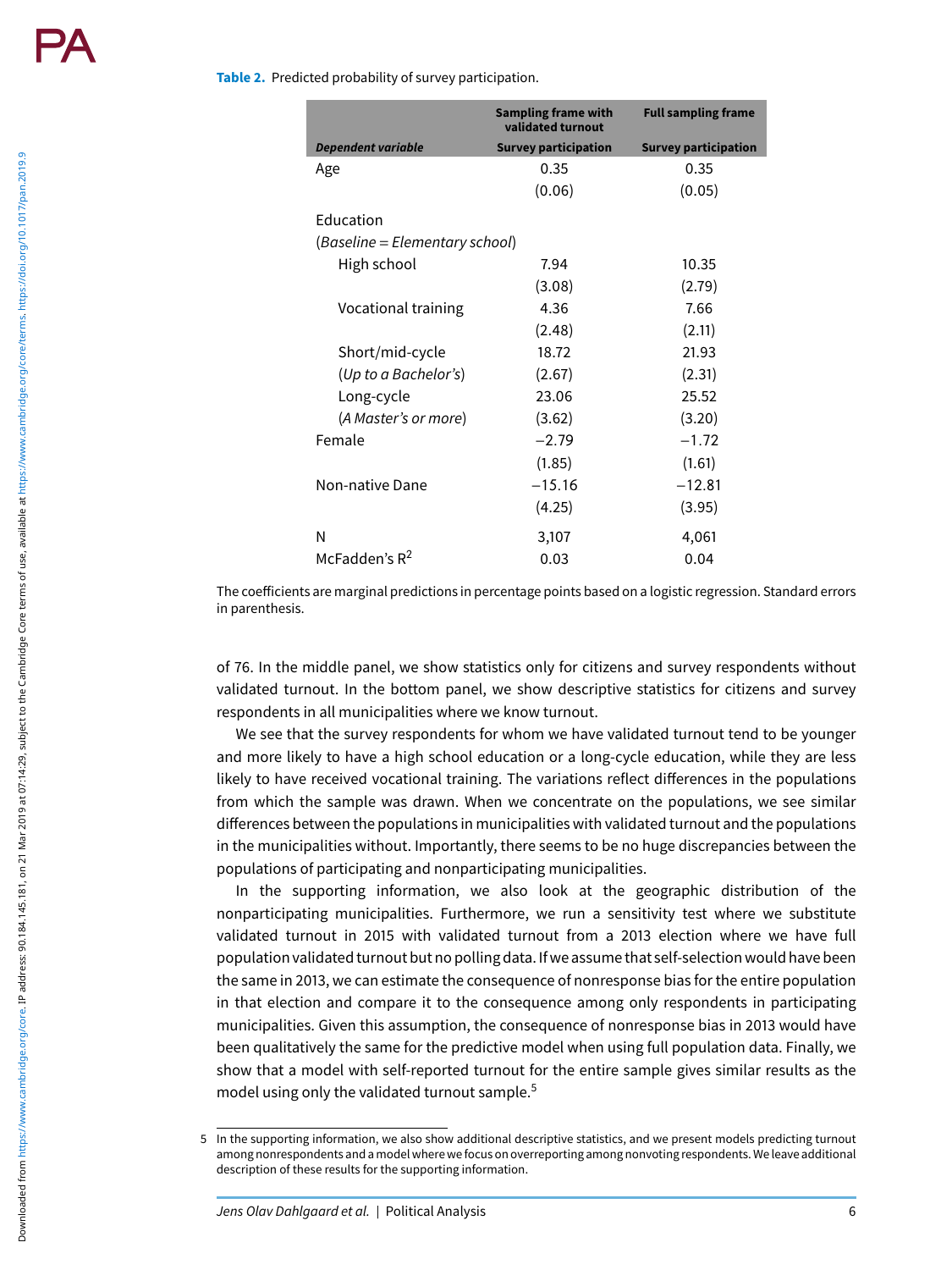Downloaded from https://www.cambridge.org/core. IP address: 90.184.145.181, on 21 Mar 2019 at 07:14:29, subject to the Cambridge Core terms of use, available at https://www.cambridge.org/toi.org/10.1017/pan.2019.9 Downloaded from https://www.cambridge.org/core. IP address: 90.194.145.181, on 21 Mar 2019 at 07:14:29, subject to the Cambridge Core terms of use, available at https://www.cambridge.org/core/terms. https://doi.org/10.101

#### **Table 3.** Descriptive statistics conditional on having validated turnout.

|                               | All survey respondents |      |       | Danish voters (age $<$ 76) |      |           |  |
|-------------------------------|------------------------|------|-------|----------------------------|------|-----------|--|
|                               | <b>Mean</b>            | Sd   | N     | <b>Mean</b>                | Sd   | N         |  |
| Age (years)                   | 48.5                   | 15.6 | 2,172 | 46.7                       | 16.2 | 3,747,832 |  |
| Elementary School (%)         | 22.0                   | 41.4 | 2,146 | 27.2                       | 44.5 | 3,698,696 |  |
| High School (%)               | 8.2                    | 27.5 | 2,146 | 9.2                        | 28.9 | 3,698,696 |  |
| Vocational training (%)       | 34.0                   | 47.4 | 2,146 | 34.7                       | 47.6 | 3,698,696 |  |
| Short/mid-cycle education (%) | 26.0                   | 43.9 | 2,146 | 20.9                       | 40.7 | 3,698,696 |  |
| Long-cycle education (%)      | 9.9                    | 29.8 | 2,146 | 8.0                        | 27.1 | 3,698,696 |  |
| Female (%)                    | 49.6                   | 50.0 | 2,172 | 49.9                       | 50.0 | 3,747,832 |  |
| Native Dane (%)               | 96.7                   | 17.8 | 2,172 | 95.5                       | 20.8 | 3,747,832 |  |

|                               | <b>Respondents without</b><br>validated turnout |      |     | Danish voters (age $<$ 76) without<br>validated turnout |      |         |  |
|-------------------------------|-------------------------------------------------|------|-----|---------------------------------------------------------|------|---------|--|
|                               | <b>Mean</b>                                     | Sd   | N   | <b>Mean</b>                                             | Sd   | N       |  |
| Age (years)                   | 49.5                                            | 14.4 | 538 | 48.8                                                    | 15.5 | 937,731 |  |
| Elementary School (%)         | 22.4                                            | 41.7 | 536 | 29.3                                                    | 45.5 | 927,068 |  |
| High School (%)               | 5.0                                             | 21.7 | 536 | 5.9                                                     | 23.5 | 927,068 |  |
| Vocational training (%)       | 40.0                                            | 49.0 | 536 | 39.8                                                    | 49.0 | 927,068 |  |
| Short/mid-cycle education (%) | 25.5                                            | 43.6 | 536 | 19.8                                                    | 39.8 | 927,068 |  |
| Long-cycle education (%)      | 7.2                                             | 25.9 | 536 | 5.3                                                     | 22.3 | 927,068 |  |
| Female (%)                    | 52.6                                            | 50.0 | 538 | 49.2                                                    | 50.0 | 937,731 |  |
| Native Dane (%)               | 97.3                                            | 16.1 | 538 | 97.4                                                    | 16.0 | 937,731 |  |

|                               | <b>Respondents with validated</b><br>turnout |      |          | Danish voters ( $<$ age 76) with<br>validated turnout |      |           |
|-------------------------------|----------------------------------------------|------|----------|-------------------------------------------------------|------|-----------|
|                               | <b>Mean</b>                                  | Sd   | <b>N</b> | <b>Mean</b>                                           | Sd   | N         |
| Age (years)                   | 48.1                                         | 16.0 | 1,634    | 46.0                                                  | 16.4 | 2,810,101 |
| Elementary School (%)         | 21.8                                         | 41.3 | 1,610    | 26.5                                                  | 44.1 | 2,771,628 |
| High School (%)               | 9.4                                          | 29.2 | 1,610    | 10.3                                                  | 30.4 | 2,771,628 |
| Vocational training (%)       | 31.8                                         | 46.6 | 1,610    | 33.0                                                  | 47.0 | 2,771,628 |
| Short/mid-cycle education (%) | 26.2                                         | 44.0 | 1,610    | 21.3                                                  | 40.9 | 2,771,628 |
| Long-cycle education (%)      | 10.8                                         | 31.0 | 1,610    | 8.9                                                   | 28.5 | 2,771,628 |
| Female (%)                    | 48.6                                         | 50.0 | 1,634    | 50.1                                                  | 50.0 | 2,810,101 |
| Native Dane (%)               | 96.5                                         | 18.4 | 1,634    | 94.8                                                  | 22.1 | 2,810,101 |

Except for a very small proportion of disenfranchised voters, the population of voters and Danish citizen are almost identical. Only voters younger than 76 was sampled for the DNES.

# **4 Implications**

Our findings suggest that self-reported voter turnout surveys suffer from overreporting and nonresponse, which lead to upwardly biased estimates of turnout. Further, these biases can mask relationships between turnout and key covariates. In our study, using self-reported turnout instead of validated turnout would lead to the incorrect conclusion that men are about as likely to vote as women. Similarly, using self-reported turnout data instead of validated turnout would mask a substantial gap in electoral participation between native Danes and Danes of immigrant background. It goes without saying that the two approaches to measuring carry different policy implications. Survey weights could mitigate the bias created by nonresponse. We bracket that discussion, and simply reiterate that nonresponse and overreporting bias turnout models based on self-reported voting data.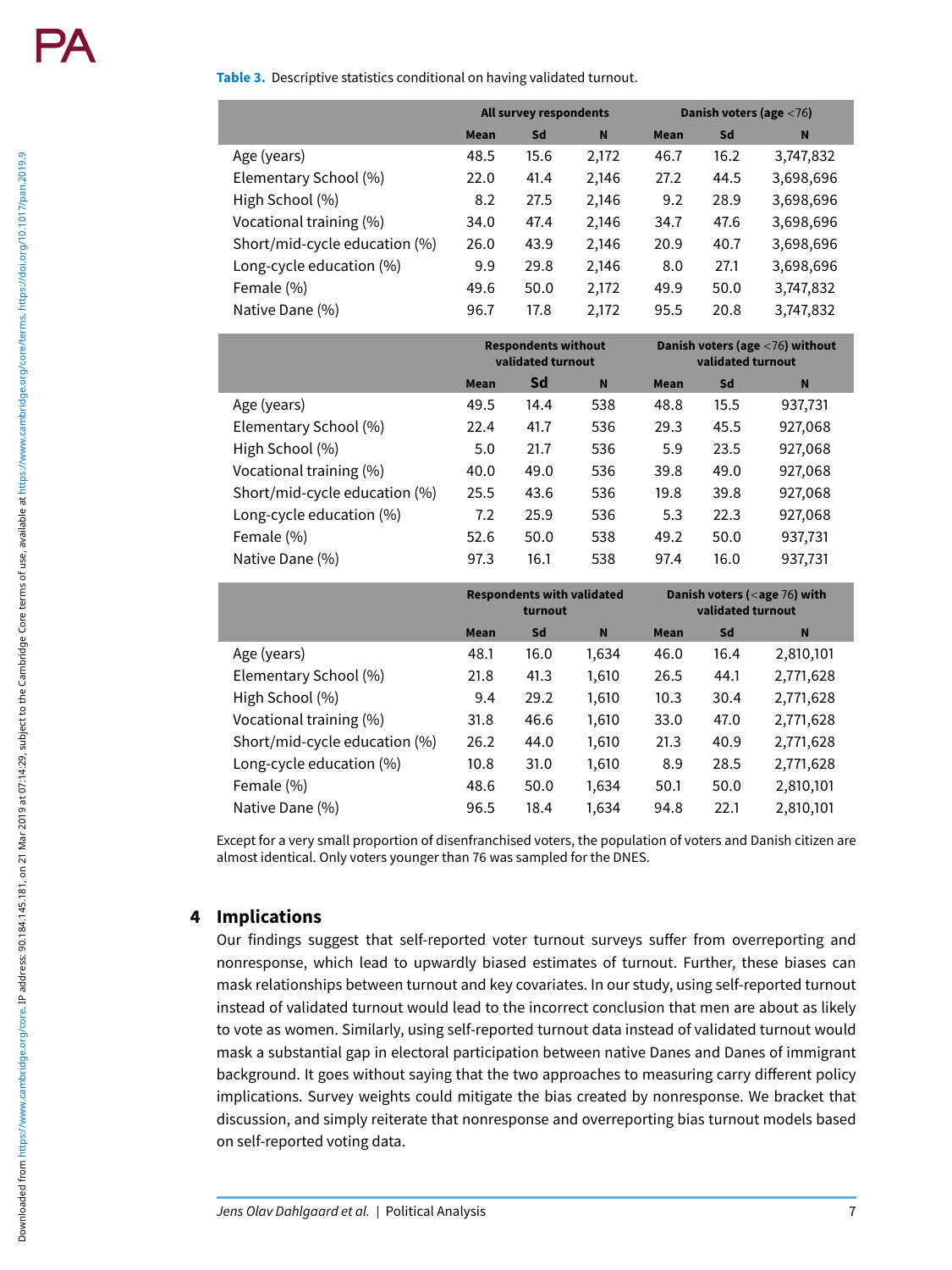While different question wording and response categories could reduce the amount of overreporting (Belli et al. 1999; Belli, Moore, and VanHoewyk 2006; Hanmer, Banks, and White 2014), our paper shows that even using turnout measured with little or no overreporting, for instance validated turnout, can still lead to badly biased conclusions in descriptive turnout studies. Voter turnout is an important and widely studied topic. Our purpose is not to dissuade researchersfrom doing survey-based turnout studies. We simply point out that researchers should think about ways to acquire high quality data that allows for the replication of established findings that may have been based on survey data, something which is not the norm in published studies (Smets and van Ham 2013). In addition to thinking about how to measure turnout in a way that is void of overreporting, efforts should also include means to reduce nonresponse bias.

Just as importantly, overreporting and nonresponse bias impact not only the turnout level, but also models predicting turnout. We should not automatically accept null findings if they are based on data that may not have the necessary quality to merit the conclusions drawn. From our point of view, researchers should invest in collecting validated turnout and administrative data as a supplement to traditional survey-based studies.

#### **References**

Abelson, R. P., E. F. Loftus, and A. G. Greenwald. 1992. "Attempts to Improve the Accuracy of Self-reports of Voting." In Questions about Questions, edited by J. M. Tanur, 138–153. New York: Russell Sage Foundation.

- Ansolabehere, S., and E. Hersh. 2012. "Validation: What Big Data Reveal about Survey Misreporting and the Real Electorate." Political Analysis 20(4):437–459.
- Belli, R. F., S. E. Moore, and J. Vanhoewyk. 2006. "An Experimental Comparison of Question Forms Used to Reduce Vote Overreporting." Electoral Studies 25(4):751–759.

Belli, R. F., M. W. Traugott, M. Young, and K. A. McGonagle. 1999. "Reducing Vote Overreporting in Surveys: Social Desirability, Memory Failure, and Source Monitoring." The Public Opinion Quarterly 63(1):90–108.

Bernstein, R., A. Chadha, and R. Montjoy. 2001. "Overreporting Voting: Why it Happens and Why it Matters." Public Opinion Quarterly 65(1):22–44.

Bhatti, Y., J. O. Dahlgaard, J. H. Hansen, and K. M. Hansen. 2016. "Valgdeltagelsen og vælgerne til folketingsvalget 2015." Technical report, University of Copenhagen, Department of Political Science: CVAP Working Papers Series 1/2016.

- Bhatti, Y., J. O. Dahlgaard, J. H. Hansen, and K. M. Hansen. 2017. "Valgdeltagelsen." In *Oprør Fra Udkanten*, edited by K. M. Hansen and R. Stubager, 131–150. Copenhagen: Djøf Forlag.
- Bhatti, Y., J. O. Dahlgaard, J. H. Hansen, and K. M. Hansen. 2018. "Core and Peripheral Voters: Predictors of Turnout Across Three Types of Elections." Political Studies, <https://doi.org/10.1177/0032321718766246>.
- Brenner, P. S. 2012. "Overreporting of Voting Participation as a Function of Identity." The Social Science Journal 49(4):421–429.

Clausen, A. R. 1968. "Response Validity: Vote Report." The Public Opinion Quarterly 32(4):588–606.

- Dahlgaard, J. O. 2018. "Replication Data for: Bias in Self-reported Voting and How it Distorts Turnout Models: Disentangling Nonresponse bias and Overreporting among Danish Voters." [https://doi.org/10.7910/DVN/PNPR8C,](https://doi.org/10.7910/DVN/PNPR8C) Harvard Dataverse, V1,
	- UNF:6:iktu1UAR6U8xX+JHQ4sk9A==[fileUNF].
- Granberg, D., and S. Holmberg. 1991. "Self-reported Turnout and Voter Validation." American Journal of Political Science 35(2):448–459.
- Hanmer, M. J., A. J. Banks, and I. K. White. 2014. "Experiments to Reduce the Over-reporting of Voting: A Pipeline to the Truth." Political Analysis 22(1):130–141.
- Hanmer, M. J., and K. Ozan Kalkan. 2013. "Behind the Curve: Clarifying the Best Approach to Calculating Predicted Probabilities and Marginal Effects from Limited Dependent Variable Models." American Journal of Political Science 57(1):263–277.
- Hansen, K. M., and R. Stubager. 2016. "The danish national election study 2015." Technical report, University of Copenhagen, Department of Political Science: CVAP Working Papers Series 2/2016.
- Jackman, S., and B. T. Spahn. 2014. "Why Does the American National Election Study Overestimate Voter Turnout? In Political Methodology Meetings, University of Georgia.
- Karp, J. A., and D. Brockington. 2005. "Social Desirability and Response Validity: A Comparative Analysis of Overreporting Voter Turnout in Five Countries." Journal of Politics 67(3):825–840.
- Katosh, J. P., and M. W. Traugott. 1981. "The Consequences of Validated and Self-reported Voting Measures." Public Opinion Quarterly 45(4):519–535.